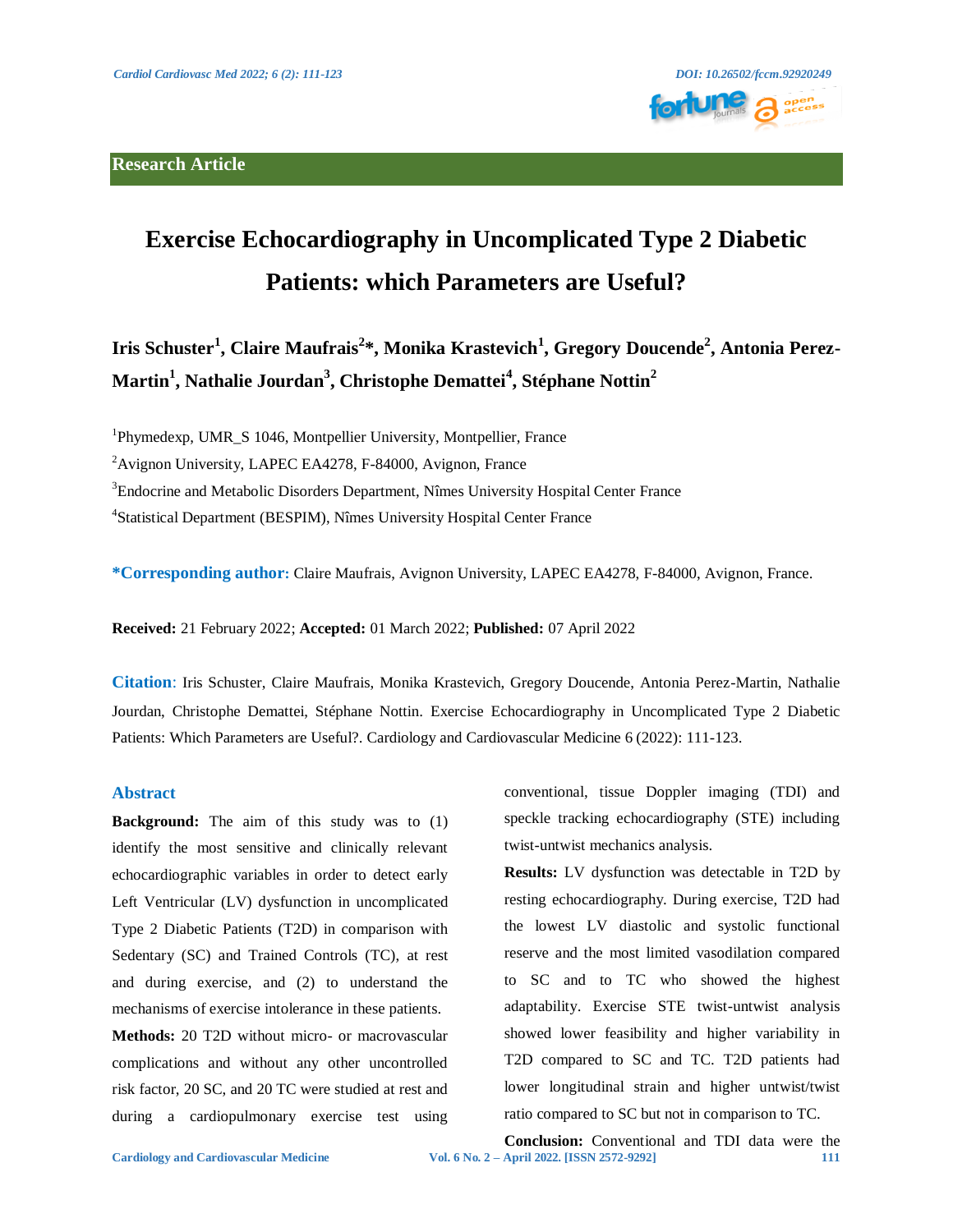most robust echocardiographic parameters, showing early LV dysfunction and evidencing the contribution of diastolic and systolic dysfunction to exercise intolerance with the expected pathophysiological continuum between groups. Exercise STE data, which showed low feasibility and high variability in T2D, did not exhibit the expected distribution between groups, underlining the fact that strain adaptations in different pathophysiological situations need further explorations.

**Keywords:** Diabetic cardiomyopathy; Exercise echocardiography; Left ventricular twist; Speckle tracking; Type 2 diabetes; Tissue Doppler

## **1. Intruduction**

Early detection of preclinical Left Ventricular (LV) dysfunction in Type 2 Diabetic (T2D) patients is crucial because of its associated increased cardiovascular morbidity and mortality [1]. Medical therapy and life-style modifications like exercise training have been shown to prevent or correct myocardial impairment [2,3]. There is increasing evidence for early diabetic cardiomyopathy [4,5] being a distinct entity even in the absence of coronary artery disease and hypertension. Previous echocardiographic studies have focused on LV diastolic dysfunction in T2D with normal ejection fraction and without epicardial coronary lesions[3, 6]. More recently, Tissue Doppler Imaging (TDI) [7-11 ] and Speckle Tracking Echocardiography (STE) [12- 21] have documented abnormalities of LV systolic deformation in T2D. However, many studies included patients with an advanced stage of diabetes, presenting micro- and/or macrovascular complications and other cardiovascular risk factors, making it difficult to rule out the effect of comorbidities. An important question is whether

diabetes *per se* is associated with myocardial abnormalities, and how to detect subtle cardiac dysfunction at an early stage of disease. Challenging the heart by exercise echocardiography is a physiological and non-invasive technique for the early diagnosis of myocardial impairment and for a better understanding of exercise intolerance. STE, which has the potential to evaluate myocardial strains, including twist-untwist mechanics, has recently been shown to be feasible during exercise by our group [22, 23] and others [24-26]. The aim of the present study was (1) to identify the most sensitive and the most clinically relevant echocardiographic variables in order to detect early LV dysfunction in uncomplicated T2D without significant comorbidities or diabetes-related complications by exercise echocardiography based on TDI and STE including twist-untwist mechanics, in comparison with agematched sedentary controls (SC) and with endurancetrained controls (TC) and (2) to understand mechanisms of exercise intolerance in these patients. We hypothesized that TDI and STE analysis during exercise would allow the earliest diagnosis of subtle LV dysfunction compared to conventional parameters and resting echocardiography, exhibiting pathophysiological continuum between T2D, SC and TC. We furthermore supposed that diastolic and systolic LV dysfunction contribute to exercise intolerance in these patients.

## **2. Material and Methods**

#### **2.1. Study population**

We prospectively included 60 male subjects aged 40- 70 years, including 20 T2D patients, 20 SC and 20 TC. The following exclusion criteria were applied to all subjects: active smoking, uncontrolled hypertension (>160/100mmHg), clinical evidence or history of cardiovascular disease, screening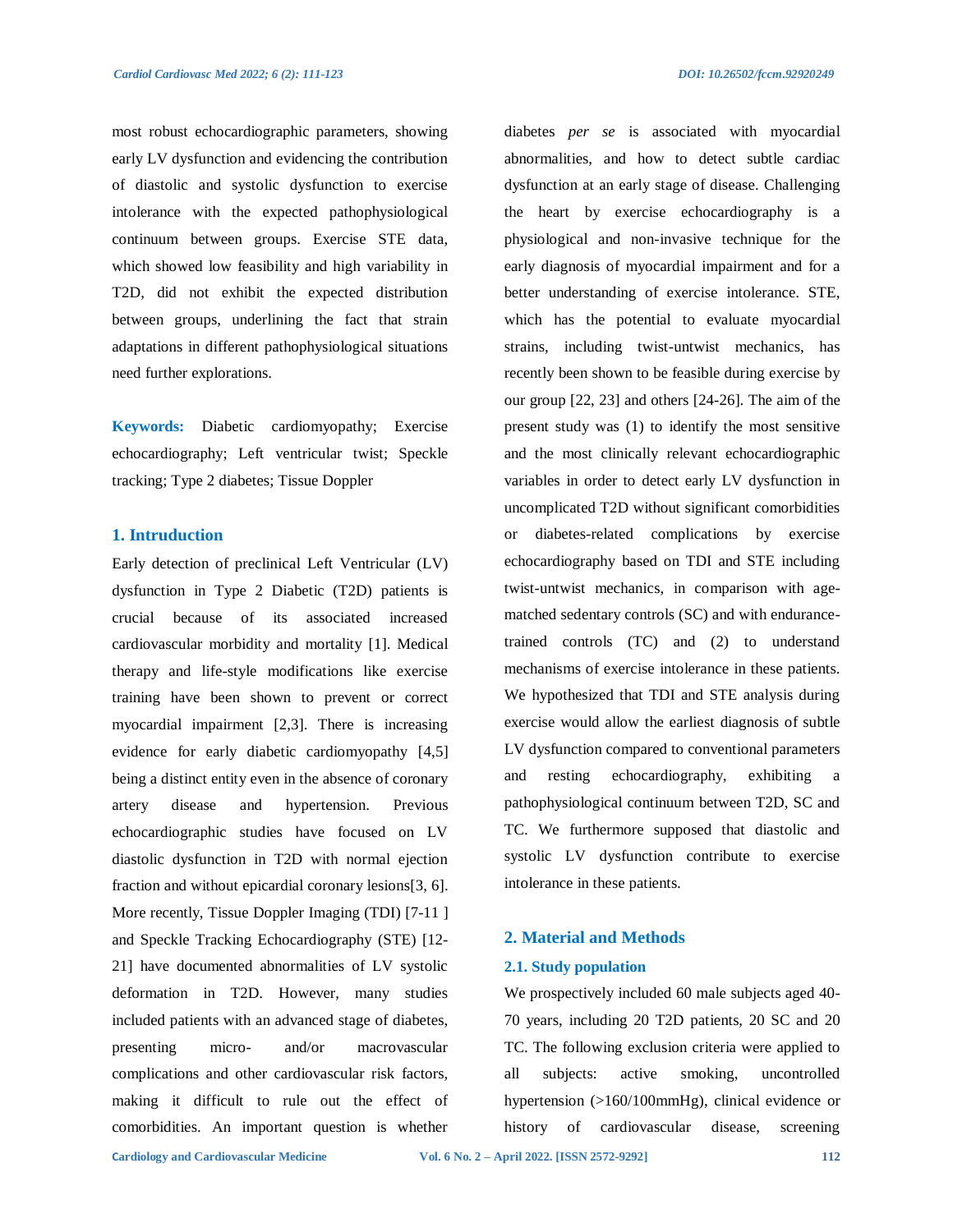echocardiography demonstrating a LV ejection fraction <50%, moderate to severe valvular disease or right ventricular dysfunction, no sinus rhythm, or positive stress test. Diabetic patients were recruited according to the following criteria: documented T2D with two fasting plasma glucose readings >7mmol/l according to WHO criteria, treated by diet and/or with oral antidiabetic drugs. Specific exclusion criteria for T2D patients were: HbA1C>10%, insulin treatment, significant microvascular (proliferative retinopathy, nephropathy, autonomic neuropathy) or macrovascular complications (coronary or peripheral vascular disease, stroke), abnormal ECG or positive stress test. In patients with a submaximal exercise test, dobutamine stress-echocardiography or SPECT were performed in order to rule out significant coronary lesions. T2D had undergone blood analysis with glycaemia, lipid profile and HbA1C, plus screening for nephropathy (microalbuminuria, blood creatinine) less than 3 months before the study. They also underwent screening for retinopathy, neuropathy and peripheral vascular disease by echo-Doppler less than one year before. SC were recruited within family members of hospital staff. TC were recruited via local cycling and running clubs and had been exercising for at least 8 hours per week for at least 5 years. This work was co-sponsored by the Nimes University Hospital and by a grant from the Clinical Research Hospital Program from the French Ministry of Health (PHRC-I/2007/IS-05). The protocol was approved by the ethics committee and the institutional committee on human research. Written informed consent was obtained from all subjects.

## **2.2. Screening echocardiography**

Subjects were examined in the supine position with a Vivid 7 echocardiographic system (GE Healthcare, Horten, Norway). M-Mode measurements of the LV were obtained and LV mass was calculated and indexed for height<sup>2.7</sup>. Left atrial volume index was determined and LV ejection fraction was calculated by the biplane Simpson's method. Pulsed Doppler LV inflow (E and A waves) and aortic outflow were recorded in apical views. TDI spectral Doppler peak systolic  $(S')$  and diastolic velocities  $(E'$  and  $A')$  at annular level were derived from apical views on the septal and lateral walls of the LV and averaged.

## **2.3. Exercise protocol**

All subjects underwent a maximal incremental test on a dedicated semi-recumbent ergometer (E-Bike EL 240 V, GE Medical Systems, Freiburg, Germany). Baseline echocardiographic images were obtained after 15 minutes of rest on the ergometer. The test included one workload of 6 minutes at a target heart rate (105-115 bpm) characterized by both sufficient exercise intensity and echocardiographic tracking quality in order to assess all submaximal echo parameters. ECG and gas exchanges were recorded continuously by means of a cardiopulmonary exercise system (Ergocard, Medisoft, Sorinnes, Belgium). Systemic Vascular Resistance (SVR) and arterio-venous difference  $(DAVO<sub>2</sub>)$  were calculated with the following formulas:  $SVR =$  mean blood pressure / cardiac output,  $DAVO<sub>2</sub> = (oxygen)$ consumption / 1000 x weight) / cardiac output. Subjects were encouraged to exercise to exhaustion with a minimal requirement of respiratory exchange ratio >1.

## **2.4. Exercise-Echocardiography**

Cine-loops of 3-5 cardiac cycles were acquired during the last 4 minutes of submaximal exercise in parasternal short axis and in apical views for blinded STE offline analysis (EchoPac 6.0, GE Healthcare, Horten, Norway). TDI peak Systolic (S') and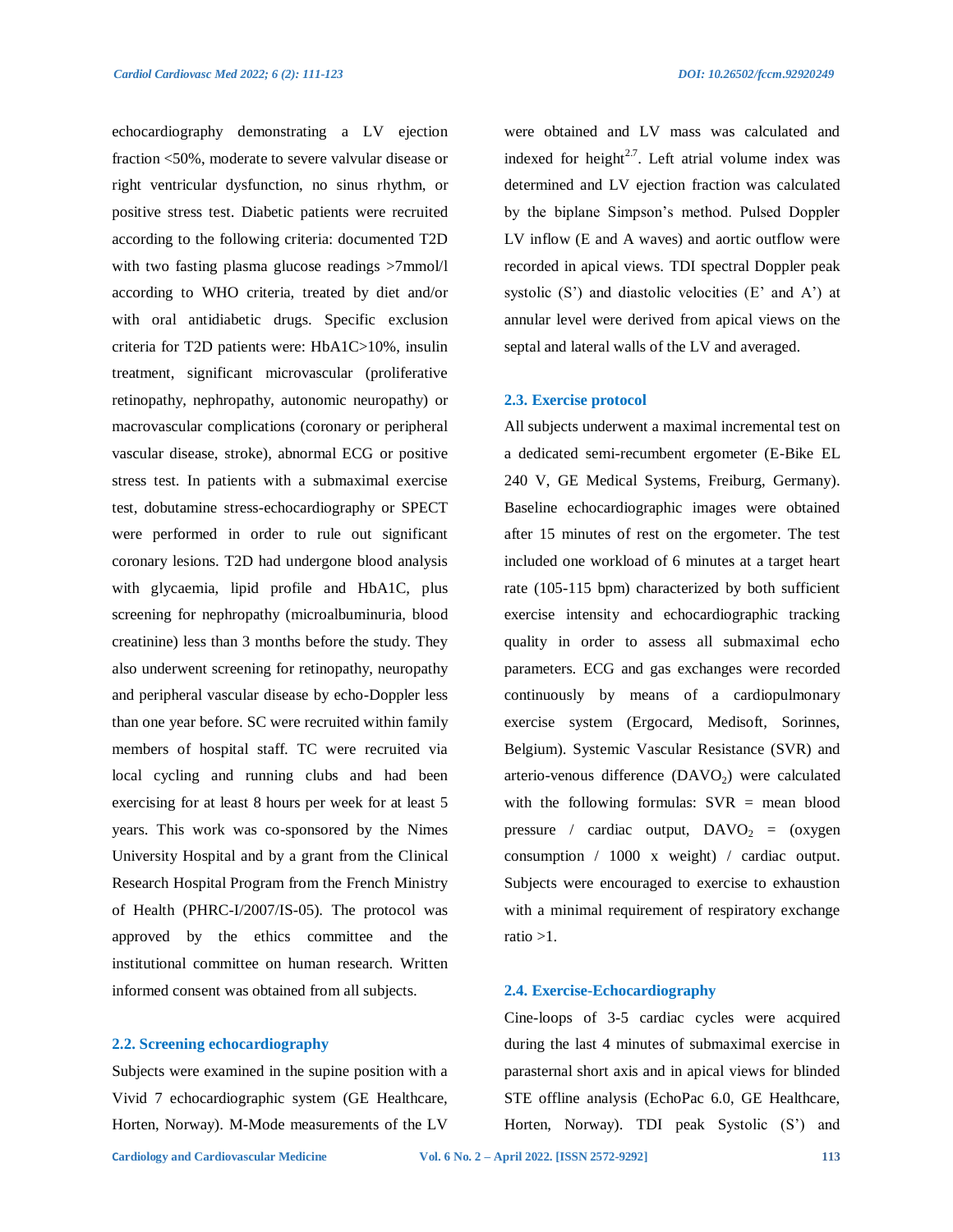diastolic velocities  $(E'$  and  $A'$ ) at annular level were derived from apical views on the septal and lateral walls of the LV and averaged. LV E wave/ $E'_{\text{lateral}}$ ratio was used as an index LV filling pressure. Aortic blood flow velocity was recorded in the ascending aorta with a 2.0-MHz transducer (Pedof) placed at the suprasternal notch to assess Stroke Volume (SV) and cardiac output as previously described [27]. STE analysis was conducted as previously described [3]. LV longitudinal peak strain and strain rate were assessed using 4-chamber views. LV rotations were assessed from short-axis views at basal and apical levels according to the recommendations [28]. LV twist was calculated as the instantaneous difference between apical and basal rotations and LV untwisting rate was evaluated [29]. The ratio of untwisting rate/peak twist was calculated as an indicator of systolic-diastolic coupling by twist-untwist variables [30]. At maximal exercise, we only recorded aortic blood flow with the pedof probe to calculate SV and cardiac output.

### **3. Statistical Analysis**

Continuous variables are presented as mean  $\pm$  SD. Statistical analysis was performed using StatView SE (SAS Institute, Cary, NC). Analysis of variance was used to compare each continuous variable according to groups. Post-hoc tests (i.e. Partial Least-Squares Differences of Fisher) were used for comparisons between two groups when appropriate. A p-value below 0.05 was considered significant. Intra-observer and inter-observer variability for STE analysis were assessed.

## **4. Results**

In T2D, the mean duration of diabetes was  $9.3\pm6.3$ years. Mean fasting blood glucose was 150±36 mg/dL, HBA1c 7.10±1.09%, total cholesterol 158±31

Baseline clinical characteristics, resting echocardiographic data and maximal exercise

**4.1. Study populations**

mg/dL.

parameters are shown in table 1. T2D had a significantly greater body mass index than both control groups, and greater waist to hip ratio and higher heart rates than TC. Peak oxygen consumption and maximal power output showed the lowest values in T2D and the highest in TC, while there was no difference in arteriovenous oxygen difference between groups. Screening echocardiographic data at rest showed higher LV mass index in T2D than in SC and lower LV mass index and left atrial volume index than in TC. Analysis of systolic and diastolic function showed greater peak A velocity, lower peak E/A ratio and lower TDI E' and S' in T2D patients than in both control groups.

mg/dL, triglycerides 174±78mg/dL, HDL-cholesterol  $45.2\pm16.6$  mg/dL and LDL-cholesterol  $73.1\pm21.2$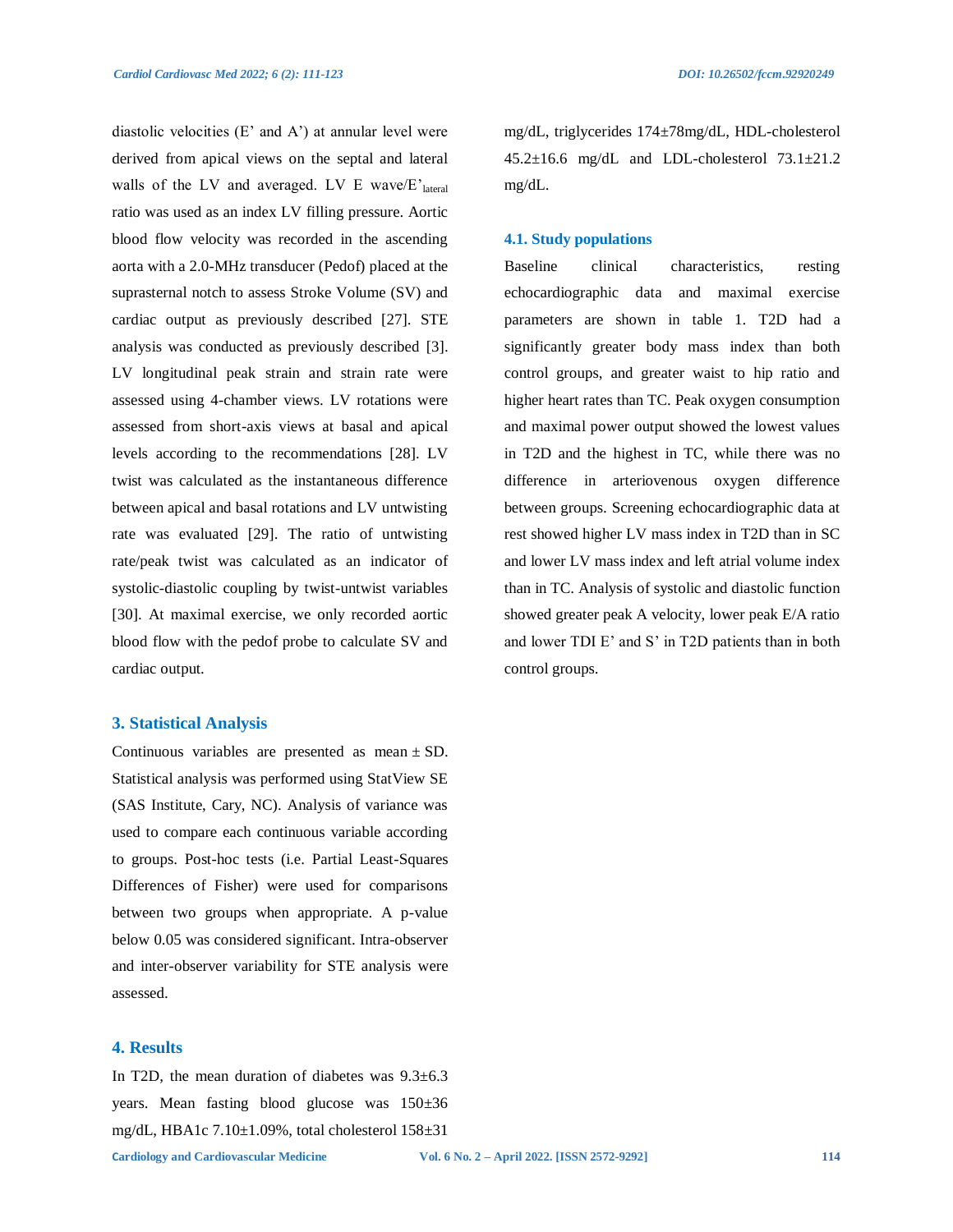|                                                         | Type 2 diabetic<br>patients | Sedentary controls | Trained controls  |
|---------------------------------------------------------|-----------------------------|--------------------|-------------------|
| Clinical data                                           |                             |                    |                   |
| Age (years)                                             | 56 $\pm 9$                  | 55 $\pm 8$         | 56 $\pm 8$        |
| Height (cm)                                             | 174 $\pm 5$                 | $176 \pm 6$        | $177 \pm 7$       |
| Body weight (kg)                                        | $88 \pm 14**$               | $76 \pm 12$        | 74 $\pm$ 8        |
| Body mass index (kg.m <sup>2</sup> )                    | 29<br>$± 4***$ **+++        | $24 \pm 2.8$       | $23 \pm 2$        |
| Waist/hip ratio                                         | $1.0 \pm 0.1$ †             | $0.97 \pm 0.04$    | $0.95 \pm 0.06$   |
| Heart rate (bpm)                                        | $70 \pm 11$ †††             | 68 $\pm 11$        | $56 \pm 8***$     |
| Systolic blood pressure (mmHg)                          | $133 \pm 11$                | $126 \pm 11$       | $125 \pm 7$       |
| Diastolic blood pressure (mmHg)                         | 83 $\pm 7$                  | $85 \pm 6$         | 83 $\pm 6$        |
| Maximal exercise parameter                              |                             |                    |                   |
| Maximal aerobic power (W)                               | $137 \pm 19***$             | 183 $\pm 28$       | $269 \pm 38***$   |
| Maximal oxygen uptake<br>$(mL.min-1.kg-1)$              | $25.6 \pm 7.9*$             | 32.6 $\pm 7.0$     | $42.7 \pm 6.0***$ |
| Arterio-venous difference<br>$(mL.100 \text{ mL}^{-1})$ | 14.0 $\pm 4.2$              | 14.1 $\pm 4.0$     | 14.6 $\pm 2.2$    |
| Resting echo-Doppler data                               |                             |                    |                   |
| LV end-diastolic diameter (mm)                          | 52 $\pm 6$ †                | $51 \pm 6$         | $±4**$<br>57      |
| LV end-systolic diameter (mm)                           | 34 $\pm 7$                  | $32 \pm 5$         | 35<br>± 6         |
| LV mass indexed $(g \text{.height}^{2.7})$              | $52 \pm 11*$ †              | $47 \pm 13$        | 62 $\pm$ 13**     |
| Left atrial volume index (ml.m <sup>-2</sup> )          | $29 \pm 8$ ††               | $28 \pm 7$         | $36 \pm 8**$      |
| Peak E velocity $(cm.s^{-1})$                           | $75 \pm 16$                 | $71 \pm 13$        | $72 \pm 15$       |
| Peak A velocity $(cm.s^{-1})$                           | $80 \pm 18**$ †             | 65 $\pm 14$        | 67 $\pm 14$       |
| E/A ratio                                               | $0.95 \pm 0.16*$ †          | $1.11 \pm 0.23$    | 1.1 $\pm 0.3$     |
| TDI E'mean $(cm.s-1)$                                   | $6.4 \pm 1.0**$ ††          | 8.1 $\pm 1.7$      | 8.2 $\pm 1.9$     |
| TDI S'mean $(cm.s-1)$                                   | $6.1 \pm 1.0**$             | 7.4 $\pm 1.5$      | 6.9 $\pm 1.0$     |

**Table 1:** Clinical characteristics, maximal exercise parameters and screening echocardiographic data at rest. LV: left ventricle; TDI: tissue Doppler imaging. Significantly different from sedentary controls: \*p<0.05, \*\*p<0.01, \*\*\*p<0.001, different from trained controls: †p<0.05, ††p<0.01, †††p<0.001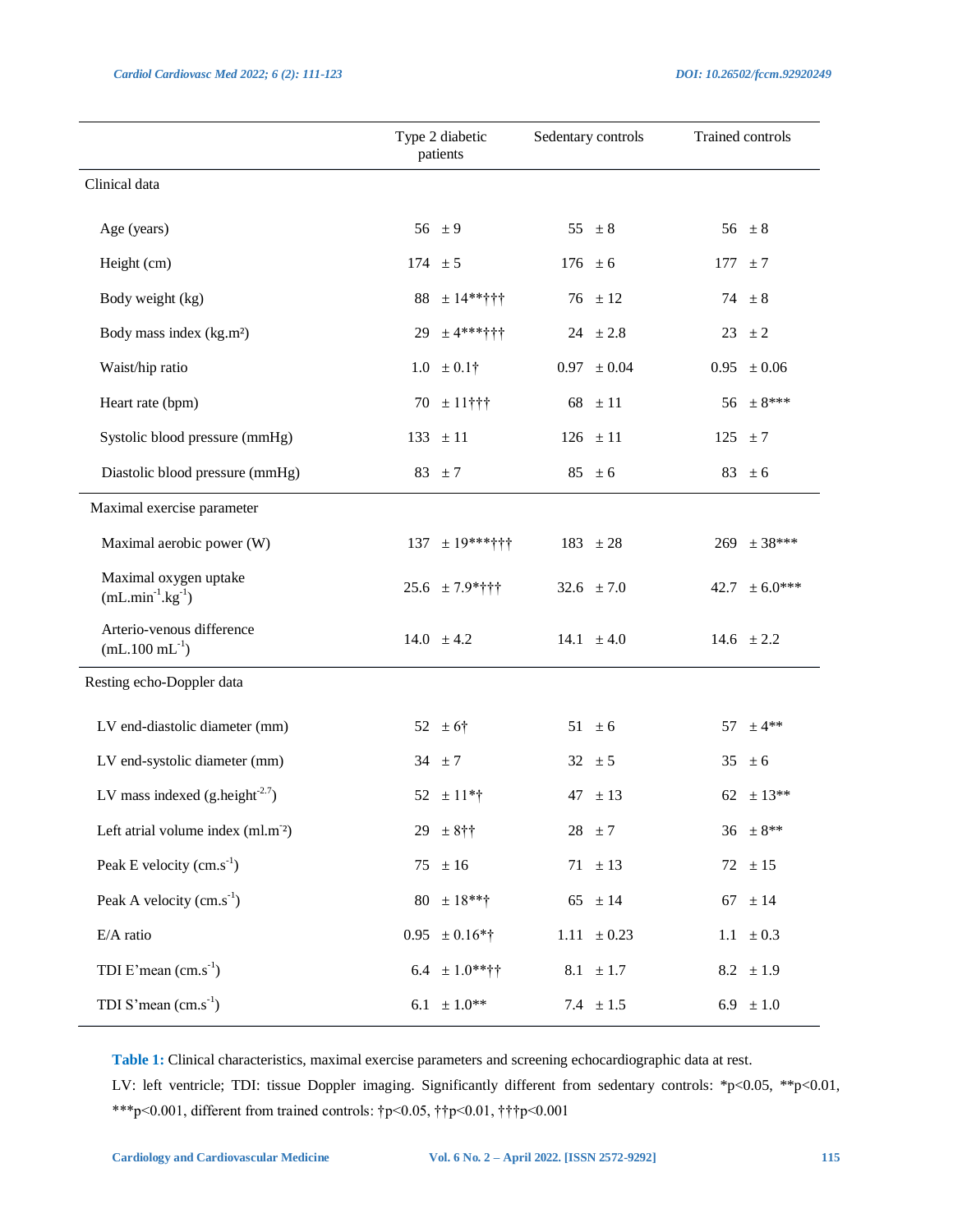#### **4.2. Exercise variables**

Hemodynamic variables at rest and during submaximal and maximal effort are exposed in figure 1. Systolic blood pressure, SV index and cardiac output index were the highest in TC and lowest in T2D. Systemic vascular resistance was lowest in TC and highest in T2D. Ejection fraction was the lowest in T2D both at rest (60  $\pm$  6 %) and during effort (66  $\pm$ 9 %) compared to SC (rest:  $71 \pm 9$  %; exercise: 78 %, p<0.001) and TC (rest:  $70 \pm 7\%$ ; T2D:  $79 \pm 7\%$ , p<0.001). Heart rate reserve and cardiac index reserve were lowest in T2D patients  $(73 \pm 19)$  bpm, 4.4 L.min<sup>-1</sup>.m<sup>-2</sup>) compared to SC (92  $\pm$  17 bpm, 6.3  $\pm$ 1.9 L.min<sup>-1</sup>.m<sup>-2</sup>, p<0.001) and TC (116  $\pm$  14 bpm, 8.5  $\pm$  1.9 L.min<sup>-1</sup>.m<sup>-2</sup>,p<0.001). We observed no differences in SV index reserve between groups (T2D: 7.4  $\pm$  9.7 mL.m<sup>-2</sup>; SC: 8.3  $\pm$  9.8 mL.m<sup>-2</sup>, TC:  $8.2 \pm 10.4$  mL.m<sup>-2</sup>). Both resting LV end-diastolic diameter  $(r^2=0.32; p<0.001)$  and heart rate reserve  $(r^2=0.50, p<0.001)$  were positively correlated with maximal oxygen uptake. LV peak E and TDI data at rest and during submaximal exercise are presented in (Figure 2). During effort, diastolic TDI E' and systolic TDI S' were lower in T2D than in both control groups, while E/E', used as an index of LV filling pressure, was greater in T2D. STE parameters at rest and during submaximal exercise are shown in figure 3. T2D showed lower longitudinal strain and lower longitudinal systolic and diastolic strain rates than SC only but no difference compared with TC. Peak twist and untwisting rate showed important standard deviations with no statistically significant differences between groups. Only untwisting rate/peak twist ratio showed significant differences, with T2D and TC showing higher values compared to SC.



**Figure 1:** Hemodynamic variables during exercise in type 2 diabetic patients (red bars), sedentary controls (black bars) and trained controls (green bars). Significantly different from controls: \*p<0.05, \*\*p<0.01, \*\*\*p<0.001; different from athletes: ††p<0.01, †††p<0.001.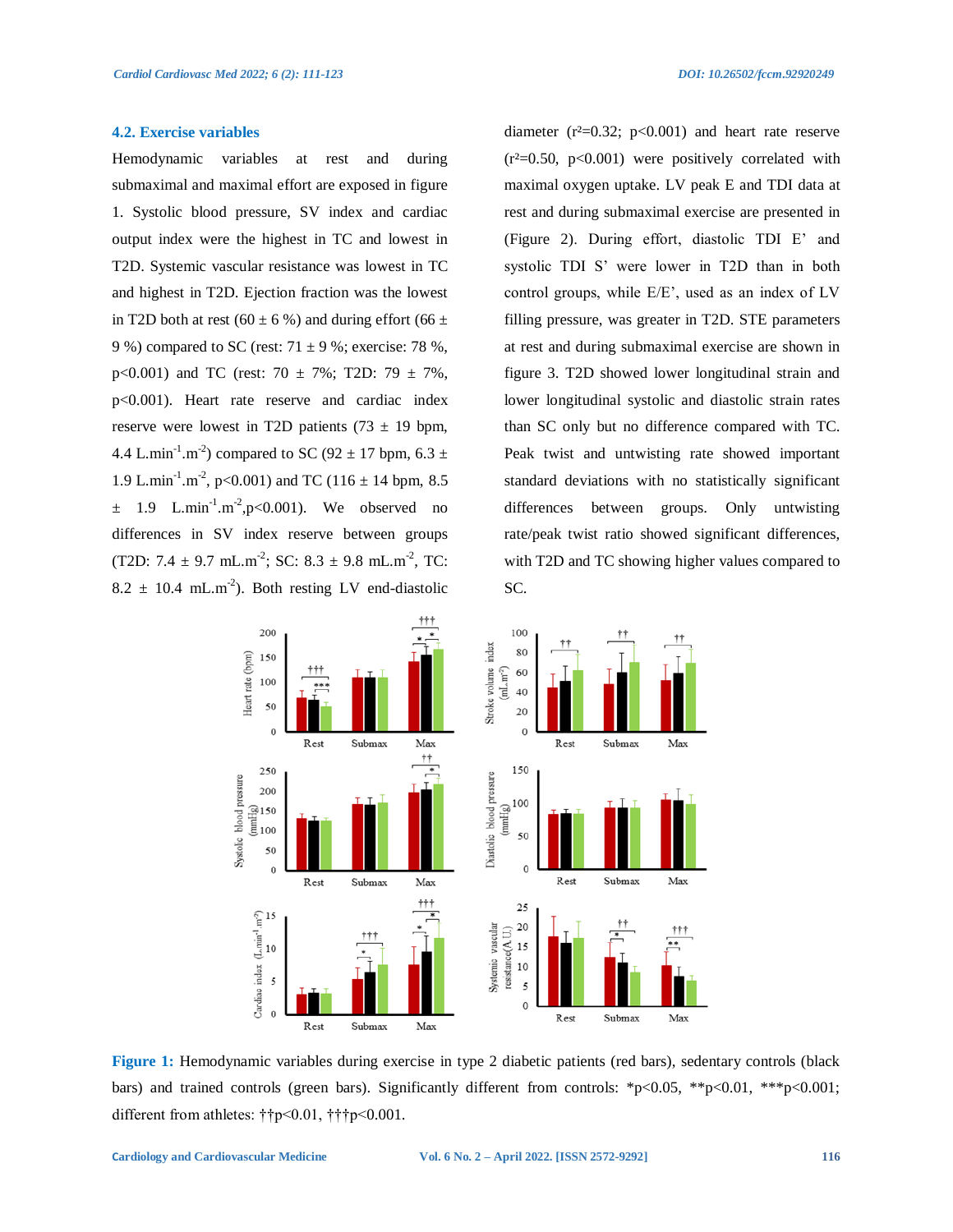

**Figure 2:** Left ventricular peak E velocity and tissue Doppler data during submaximal exercise in type 2 diabetic patients (red bars), sedentary controls (black bars) and trained controls (green bars). Significantly different from controls: \*p<0.05, \*\*\*p<0.001; different from athletes: †p<0.05, ††p<0.01, †††p<0.001.



**Figure 3:** A. Left ventricular strains and strain rates (SR) at rest and during submaximal exercise in type 2 diabetic patients (red circles), sedentary controls (black circles) and trained controls (green circles). B. Left ventricular peak twist, untwisting rate and untwisting rate/peak twist ratio at rest and during submaximal exercise. Significantly different from controls: \*p<0.05, \*\*p<0.01, \*\*\*p<0.001; different from athletes:  $\uparrow$ p<0.05.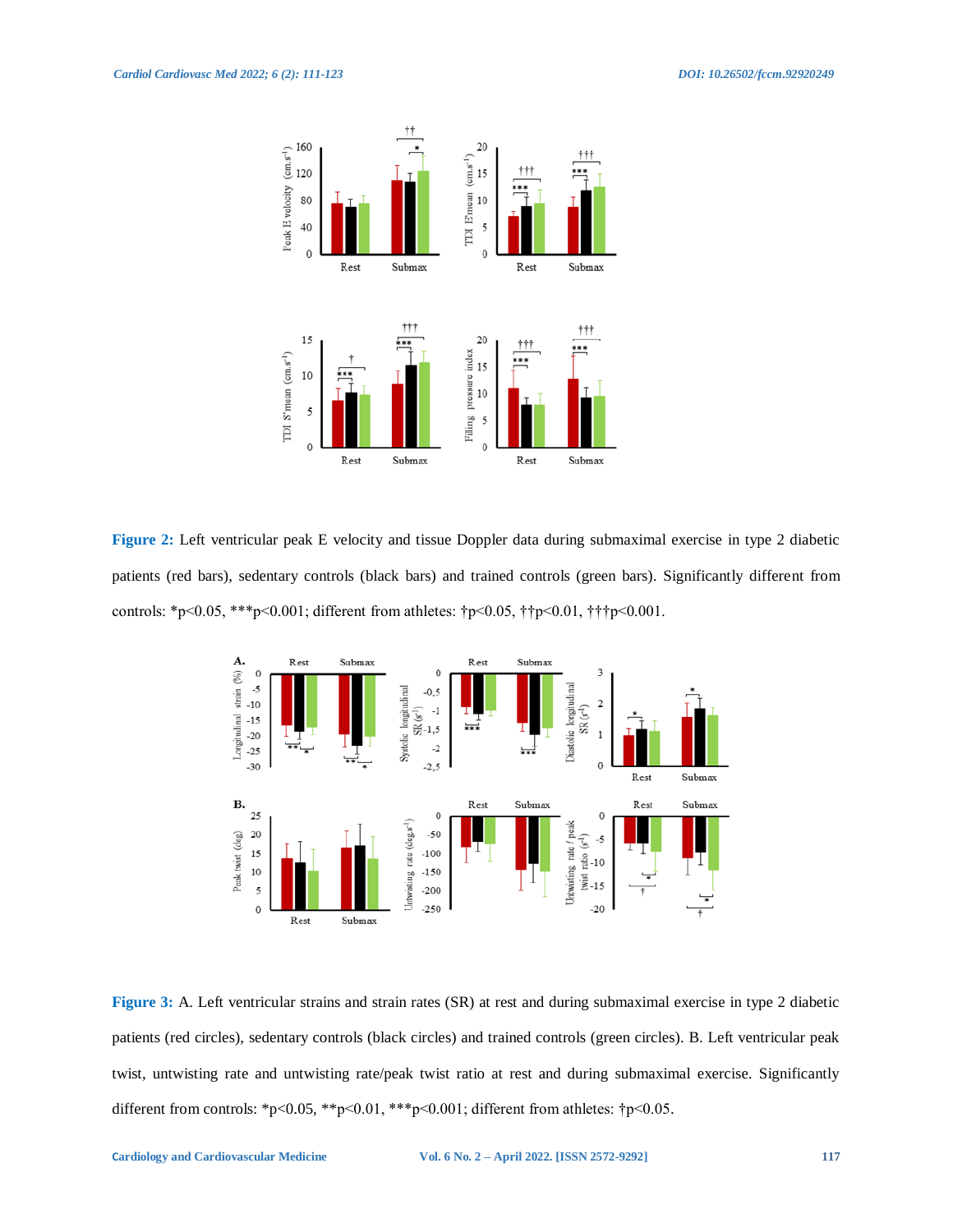#### **4.3. Feasibility and variability of STE analysis**

At baseline, image quality was good in all groups as the echographer had enough time to save images with high grey scale quality on a still subject. As a result, tracking quality and feasibility at rest was 100% in the three groups for longitudinal strain and twistuntwist analysis. The intra-observer variability was 6% for longitudinal strain and 13% for twist-untwist analysis without significant inter-group differences. During exercise, images had to be saved in short time intervals on a moving subject. Image quality was still good for longitudinal strain analysis in all groups with 100% feasibility and 7.5% variability. For twistuntwist analysis measurements feasibility was only 60% in T2D patients vs 95% in control groups with measurement variabilities of 13% vs 19% respectively. This was due to the fact that high quality images from short axis apical and from the short axis basal level of the left ventricle are necessary for these calculations at the same level of exercise.

## **5. Discussion**

To our knowledge this is the first study in T2D with a comprehensive TDI and STE analysis including twist-untwist mechanics during a cardiopulmonary exercise test. The main results are that: (1) early signs of LV dysfunction can be evidenced in T2D patients without significant comorbidities or diabetes-related complications even by resting echocardiography; (2) exercise intolerance in T2D can be at least partly explained by a lower adaptability of systolic and diastolic function (3) conventional and TDI parameters are the most robust criteria with excellent feasibility and exhibiting a pathophysiologic continuum between T2D, SC and TC, while STE data did not show the same distribution and exhibited lower feasibility and higher measurement variability.

#### **5.1. Early LV dysfunction**

In this strictly selected T2D sample without micro or macrovascular complications or other uncontrolled risk factors, the resting echocardiographic examination demonstrated preclinical LV impairment, which can thus be attributed to diabetes *per se*. Cardio-pulmonary exercise testing revealed exercise intolerance in T2D paralleled by LV systolic and diastolic impairment, which persisted or worsened during exercise. These findings support the concept of specific diabetic cardiomyopathy [4], in the absence of comorbidities or complications. While some authors underlined the need for exercise or dobutamine stress echocardiography for the detection of early cardiac dysfunction in T2D [10, 11, 31], other recent studies are in line with our results, showing that cardiac dysfunction assessed by conventional, TDI or STE parameters is already present at the time of diagnosis in asymptomatic and normotensive T2D [7,17,32] and even before the onset of diabetes (Fontes-Carvalho et al., 2015) in patients with insulin resistance.

#### **5.2. Mechanisms of exercise intolerance in T2D**

As expected, maximal power output and aerobic capacity were lowest in T2D and highest in TC. At maximal effort, heart rate, systolic blood pressure and standard echocardiographic variables like SV index and cardiac output index showed the same pathophysiologic *continuum* between T2D, SC and TC, indicating reduced cardiac adaptability in T2D, while systemic vascular resistances were highest and arteriovenous oxygen difference was unchanged. Moreover, as reported in the study of Roberts et al. [33], cardiac index reserve was decreased in T2D patients due to a diminished heart rate reserve while SV index reserve was preserved in this population. This impaired heart rate reserve which can be linked to reduced physical activity and autonomic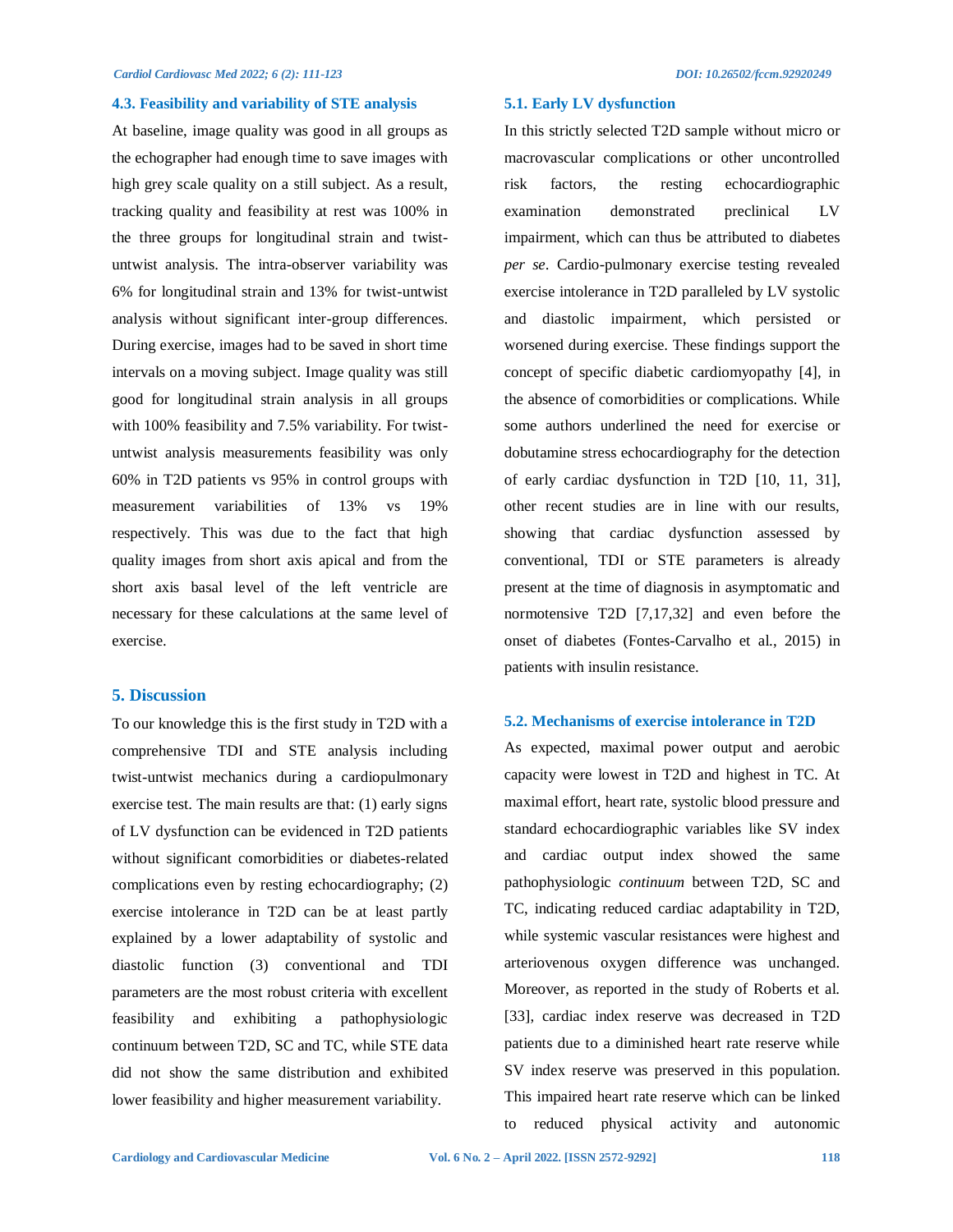dysregulation [34,35 ] also has an impact on aerobic capacity as evidenced by its robust positive correlation with maximal aerobic consumption uptake  $(r^2=0.50, p<0.001)$ . Results from detailed echocardiographic analysis during submaximal exercise in our study suggested a diastolic dysfunction in T2D as evidenced by lower TDI E' and diastolic STE strain rate as well as increased filling pressures estimated by E/E' ratio. It is wellknown that diabetic cardiomyopathy is associated with an impaired LV compliance and relaxation [34] which were also highlighted in the present study. Furthermore, we observed systolic LV dysfunction as evidenced by ejection fraction, TDI S', STE longitudinal strain and systolic strain rate that can be explained by an impaired contractility in T2D [36]. All these alterations were already present at rest and were not exacerbated during effort. Taken together, our results demonstrate a limited cardiac adaptability to exercise of the uncomplicated diabetic heart, due to diastolic and systolic LV dysfunction already present in resting conditions.

## **5.3. Feasibility and usefulness of STE exercise analysis**

Feasibility of twist-untwist analysis was low in T2D with higher measurement variability compared to control groups. Using the same analysis package, our group and others have shown feasibility of STE analysis during submaximal exercise in athletes, healthy subjects and patients with lower body mass index [16,20,21,23,37], pointing out the usefulness of STE for the understanding of cardiac exercise adaptations. In accordance with these studies, TC, who were lean and used to exercise, showed high image quality and feasibility even during effort. T2D and SC, who were overweight and/or unaccustomed to physical exercise, showed important body and

respiratory movements. This results in out-of-plane movements of the LV and in lower image quality with subsequent loss of tracking. Interestingly, STE exercise strain data did not exhibit the expected pathophysiologic continuum between T2D, SC and TC as observed with standard and TDI parameters. T2D had impaired longitudinal strain and ratio of untwisting rate/peak twist only in comparison with SC but showed similar values to TC. This seems intriguing for groups with different exercise tolerance and is likely to reflect different underlying mechanisms of exercise adaptation. In T2D reduced longitudinal strain has been attributed to dysfunction of subendocardial longitudinal fibres, which are the most vulnerable to ischemia and fibrosis [12-14,18- 21]. Their higher untwist/twist ratio at submaximal exercise might reflect a compensatory mechanism for longitudinal dysfunction and reduced filling. At higher intensities, this mechanism is likely to fail in these patients and might contribute to their lower maximal exercise tolerance. In athletes, the question about whether trained athletes have supra-normal, normal or reduced measures of cardiac strain at rest is still under debate (for review: La Gerche et al. [38,39]. However, we can hypothesize that TC would develop a greater deformational reserve at maximal effort, while T2D would show a reduced contractile exercise reserve, as documented in studies based on TDI measurements at maximal effort [31, 9-11]. We have previously shown that the ratio of untwisting rate/peak twist is greater in endurance athletes than in controls [3], reflecting the fact that LV untwist is more important for a given amount of elastic energy stored during systolic twist. During early diastole, LV untwist creates an intraventricular pressure gradient, which is a fundamental mechanism to support filling, particularly during exercise when diastolic time shortens [30]. This mechanism probably ensures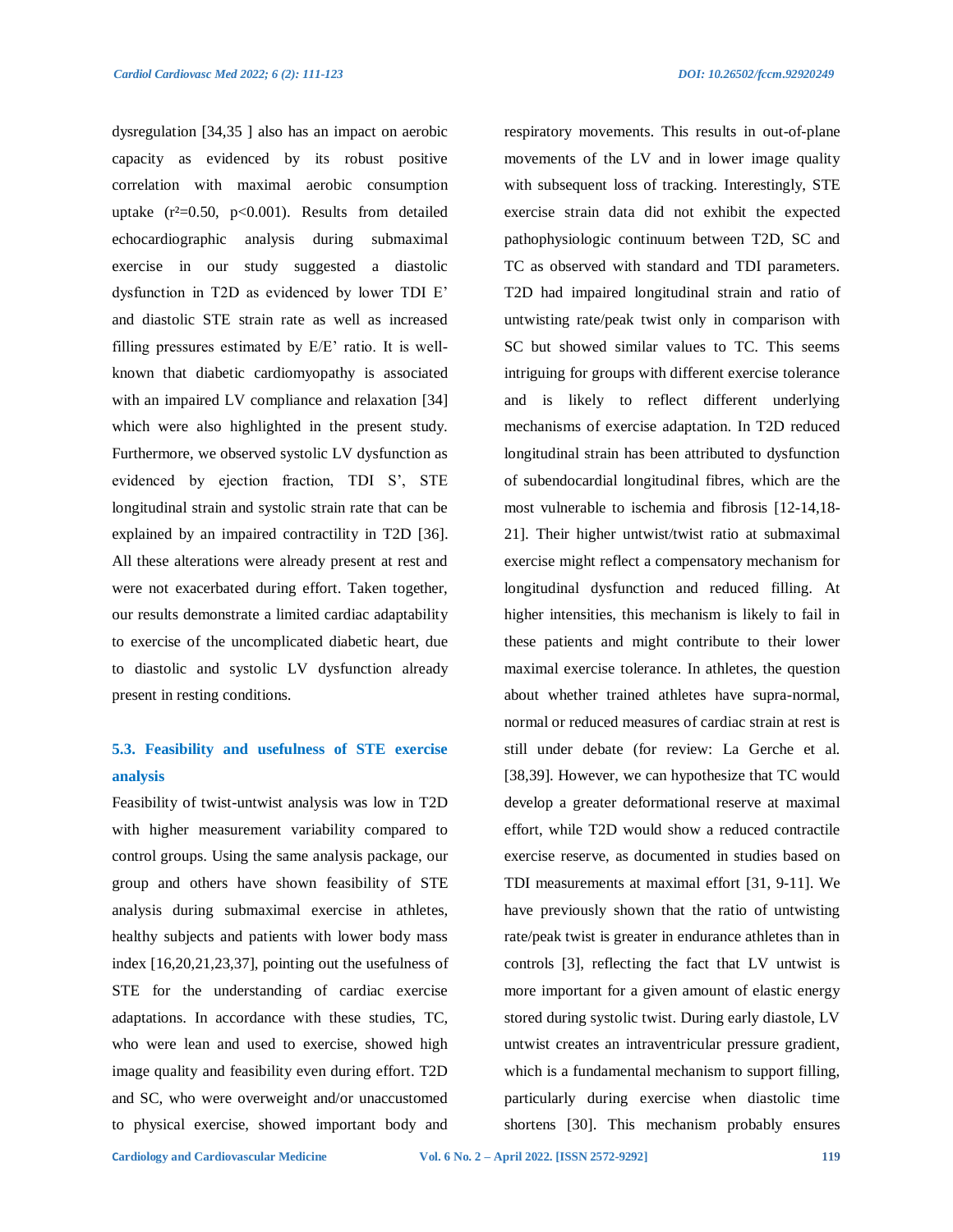optimal systolic-diastolic coupling via twist-untwist mechanics in athletes until maximal effort and helps them achieve important SV during exercise.

#### **5.4. Study limitations**

The study population was small. However, it was large enough to support the main conclusions of our paper. Because of its temporal resolution, STE analysis is limited to submaximal exercise with heart rates <110-120 bpm. Furthermore, because of very strict selection criteria, our T2D population does not reflect the general diabetic population in whom exercise intolerance results from the interaction of different mechanistic factors like sedentary lifestyle, overweight, hypertension and dyslipidemia. However, these criteria were applied in order to determine the most sensitive technique for the detection of the earliest myocardial changes in uncomplicated T2D.

#### **5.5. Clinical implications**

The identification of sensitive and reproducible echocardiographic parameters for the detection of early cardiac impairment in T2D and for the understanding of exercise intolerance is essential. Conventional and TDI echocardiographic parameters are the most robust criteria in this context with high feasibility and reproducibility during exercise, exhibiting a pathophysiologic *continuum* between T2D, SC and TC and underlining the contribution of systolic and diastolic dysfunction to exercise tolerance. STE strain analysis, however, showed lower feasibility and higher measurement variability in T2D, especially for twist-untwist mechanics during exercise. The distribution among groups at submaximal exercise was intriguing, underlining the fact that strain adaptations during exercise are still incompletely understood and that there is a need for more "pathophysiological" studies comparing healthy, trained and pathologic groups. The newest techniques might not always be the easiest to analyze in every clinical situation, holding its own restrictions like the need for high image quality and the limitation to submaximal exercise for STE.

#### **Acknowledgements**

This work was co-sponsored by the Nimes University Hospital and by a grant from the Clinical Research Hospital Program from the French Ministry of Health (PHRC-I/2007/IS-05). We express our sincere thanks to the volunteers who participated in the study. We thank Nathalie Bedos from the clinical research department of Nîmes hospital for helpful assistance.

#### **Conflict Of Interest**

The authors declare no conflict of interest, and no funding was obtained for this study

#### **References**

- 1. Kannel WB. Framingham Study Insights on Diabetes and Cardiovascular Disease. Clinical Chemistry 57 (2011): 338-339.
- 2. HollekimStrand SM, Høydahl SF, Follestad T, et al. Exercise Training Normalizes Timing of Left Ventricular Untwist Rate, but Not Peak Untwist Rate, in Individuals with Type 2 Diabetes and Diastolic Dysfunction: A Pilot Study. J Am Soc Echocardiogr 29 (2016): 421-430.
- 3. Maufrais C, Schuster I, Doucende G, et al. Endurance Training Minimizes Age-Related Changes of Left Ventricular Twist-Untwist Mechanics. Journal of the American Society of Echocardiography 27 (2014): 1208-1215.
- 4. Rubler S, Dlugash J, Yuceoglu YZ, et al. New type of cardiomyopathy associated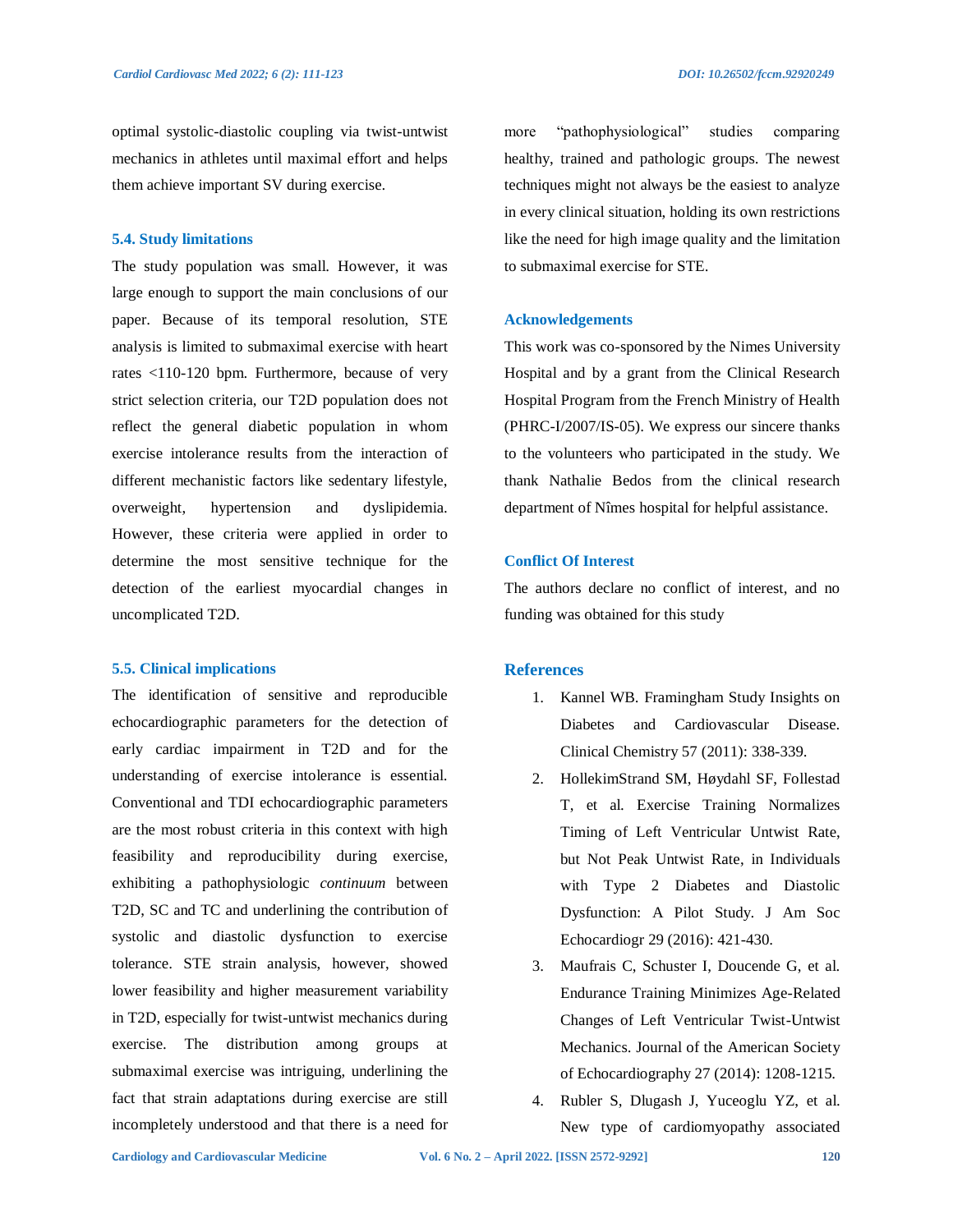with diabetic glomerulosclerosis. Am J Cardiol 30 (1972): 595-602.

- 5. Seferović PM, Paulus WJ.. Clinical diabetic cardiomyopathy: a two-faced disease with restrictive and dilated phenotypes. Eur Heart J 36 (2015): 1718-1727.
- 6. Zabalgoitia M., Ismaeil MF, Anderson L, et al. Prevalence of diastolic dysfunction in normotensive, asymptomatic patients with well-controlled type 2 diabetes mellitus. Am J Cardiol 87 (2001): 320-323.
- 7. Chaudhary AK, Aneja GK, Shukla S, et al. Study on Diastolic Dysfunction in Newly Diagnosed Type 2 Diabetes Mellitus and its Correlation with Glycosylated Haemoglobin (HbA1C). J Clin Diagn Res 9 (2015): 20-22.
- 8. Fontes-Carvalho R, Ladeiras-Lopes R, Bettencourt P, et al. Diastolic dysfunction in the diabetic continuum: association with insulin resistance, metabolic syndrome and type 2 diabetes. Cardiovasc Diabetol 14 (2015): 4.
- 9. Galderisi M, de Simone G, Innelli P, et al. Impaired inotropic response in type 2 diabetes mellitus: a strain rate imaging study. Am J Hypertens 20 (2007): 548-555.
- 10. Ha JW, Lee HC, Kang ES, et al. Abnormal left ventricular longitudinal functional reserve in patients with diabetes mellitus: implication for detecting subclinical myocardial dysfunction using exercise tissue Doppler echocardiography. Heart 93 (2007): 1571-1576.
- 11. Jellis CL, Stanton T, Leano R, et al. Usefulness of at rest and exercise hemodynamics to detect subclinical myocardial disease in type 2 diabetes mellitus. Am J Cardiol 107 (2011): 615-621.
- 12. Blomstrand P, Engvall M, Festin K, et al. Left ventricular diastolic function, assessed by echocardiography and tissue Doppler imaging, is a strong predictor of cardiovascular events, superior to global left ventricular longitudinal strain, in patients with type 2 diabetes. Eur Heart J Cardiovasc Imaging 16 (2015): 1000-1007.
- 13. Ernande L, Bergerot C, Girerd N, et al. Longitudinal myocardial strain alteration is associated with left ventricular remodeling in asymptomatic patients with type 2 diabetes mellitus. J Am Soc Echocardiogr 27 (2014): 479-488.
- 14. Nakai H, Takeuchi M, Nishikage T, et al.. Subclinical left ventricular dysfunction in asymptomatic diabetic patients assessed by two-dimensional speckle tracking echocardiography: correlation with diabetic duration. Eur J Echocardiogr 10 (2009): 926-932.
- 15. Ng ACT, Bertini M, Ewe SH, et al. 2019. Defining Subclinical Myocardial Dysfunction and Implications for Patients With Diabetes Mellitus and Preserved Ejection Fraction. The American Journal of Cardiology.
- 16. Ng ACT, Delgado V, Bertini M, et al. Myocardial steatosis and biventricular strain and strain rate imaging in patients with type 2 diabetes mellitus. Circulation 122 (2010): 2538-2544.
- 17. Tadic M, Cuspidi C, Vukomanovic V, et al. Layer-specific deformation of the left ventricle in uncomplicated patients with type 2 diabetes and arterial hypertension. Arch Cardiovasc Dis 111 (2018): 17-24.
- 18. Tadic M, Ilic S, Cuspidi C, et al. Left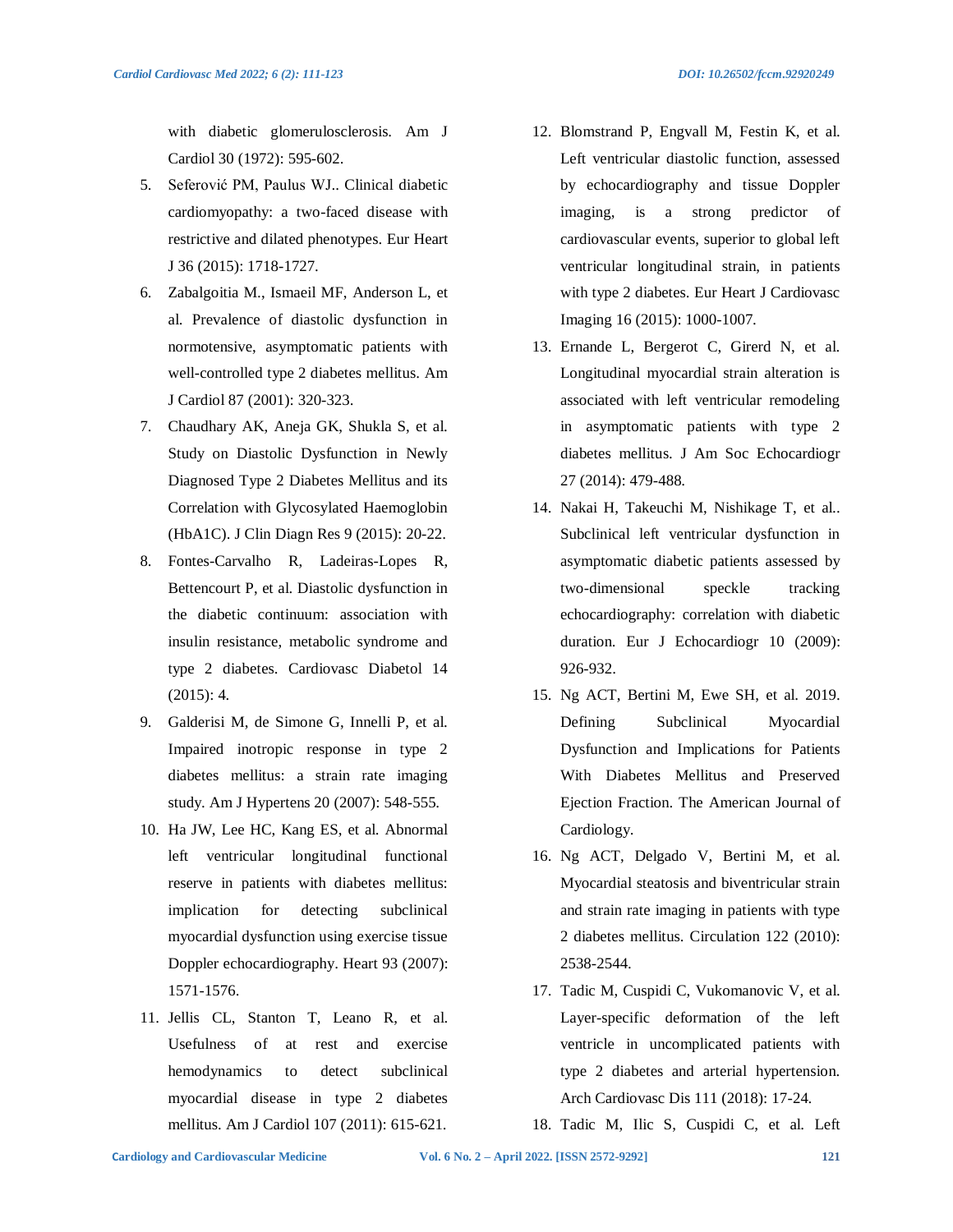Ventricular Mechanics in Untreated Normotensive Patients with Type 2 Diabetes Mellitus: A Two- and Three-dimensional Speckle Tracking Study. Echocardiography 32 (2015): 947-955.

- 19. Zhang X, Wei X, Liang Y, et al. Differential changes of left ventricular myocardial deformation in diabetic patients with controlled and uncontrolled blood glucose: a three-dimensional speckle-tracking echocardiography-based study. J Am Soc Echocardiogr 26 (2013): 499-506.
- 20. Zhen Z, Chen Y, Shih K, et al.. Altered myocardial response in patients with diabetic retinopathy: an exercise echocardiography study. Cardiovasc Diabetol 14 (2015): 123.
- 21. Zoroufian A, Razmi T, Taghavi-Shavazi M, et al. Evaluation of subclinical left ventricular dysfunction in diabetic patients: longitudinal strain velocities and left ventricular dyssynchrony by twodimensional speckle tracking echocardiography study. Echocardiography 31 (2014): 456-463.
- 22. Doucende G, Schuster I, Rupp T, et al. Kinetics of left ventricular strains and torsion during incremental exercise in healthy subjects: the key role of torsional mechanics for systolic-diastolic coupling. Circ Cardiovasc Imaging 3 (2010): 586-594.
- 23. Soullier C, Obert P, Doucende G. Exercise response in hypertrophic cardiomyopathy: blunted left ventricular deformational and twisting reserve with altered systolicdiastolic coupling. Circ Cardiovasc Imaging 5 (2012): 324-332.
- 24. Burns AT, La Gerche A, MacIsaac AI, et al.

Augmentation of left ventricular torsion with exercise is attenuated with age. J Am Soc Echocardiogr 21 (2008): 315-320.

- 25. Stöhr EJ, González-Alonso J, Shave R. Left ventricular mechanical limitations to stroke volume in healthy humans during incremental exercise. Am J Physiol Heart Circ Physiol 301 (2011): 478-487.
- 26. Wang J, Fang F, Wai-Kwok Yip G, et al. Changes of ventricular and peripheral performance in patients with heart failure and normal ejection fraction: insights from ergometry stress echocardiography. Eur J Heart Fail 16 (2014): 888-897.
- 27. Vinet A, Nottin S, Lecoq AM, et al. Reproducibility of cardiac output measurements by Doppler echocardiography in prepubertal children and adults. Int J Sports Med 22 (2001): 437-441.
- 28. vanDalen BM, Vletter WB, Soliman OII, et al. Importance of Transducer Position in the Assessment of Apical Rotation by Speckle Tracking Echocardiography. Journal of the American Society of Echocardiography 21 (2008): 895-898.
- 29. Dong SJ, Hees PS, Siu CO, et al. MRI assessment of LV relaxation by untwisting rate: a new isovolumic phase measure of tau. Am J Physiol Heart Circ Physiol 281 (2001): 2002-2009.
- 30. Notomi Y, Martin-Miklovic MG, Oryszak SJ, et al. Enhanced ventricular untwisting during exercise: a mechanistic manifestation of elastic recoil described by Doppler tissue imaging. Circulation 113 (2006): 2524-2533
- 31. Cadeddu C, Nocco S, Piano D, et al. Early impairment of contractility reserve in patients with insulin resistance in